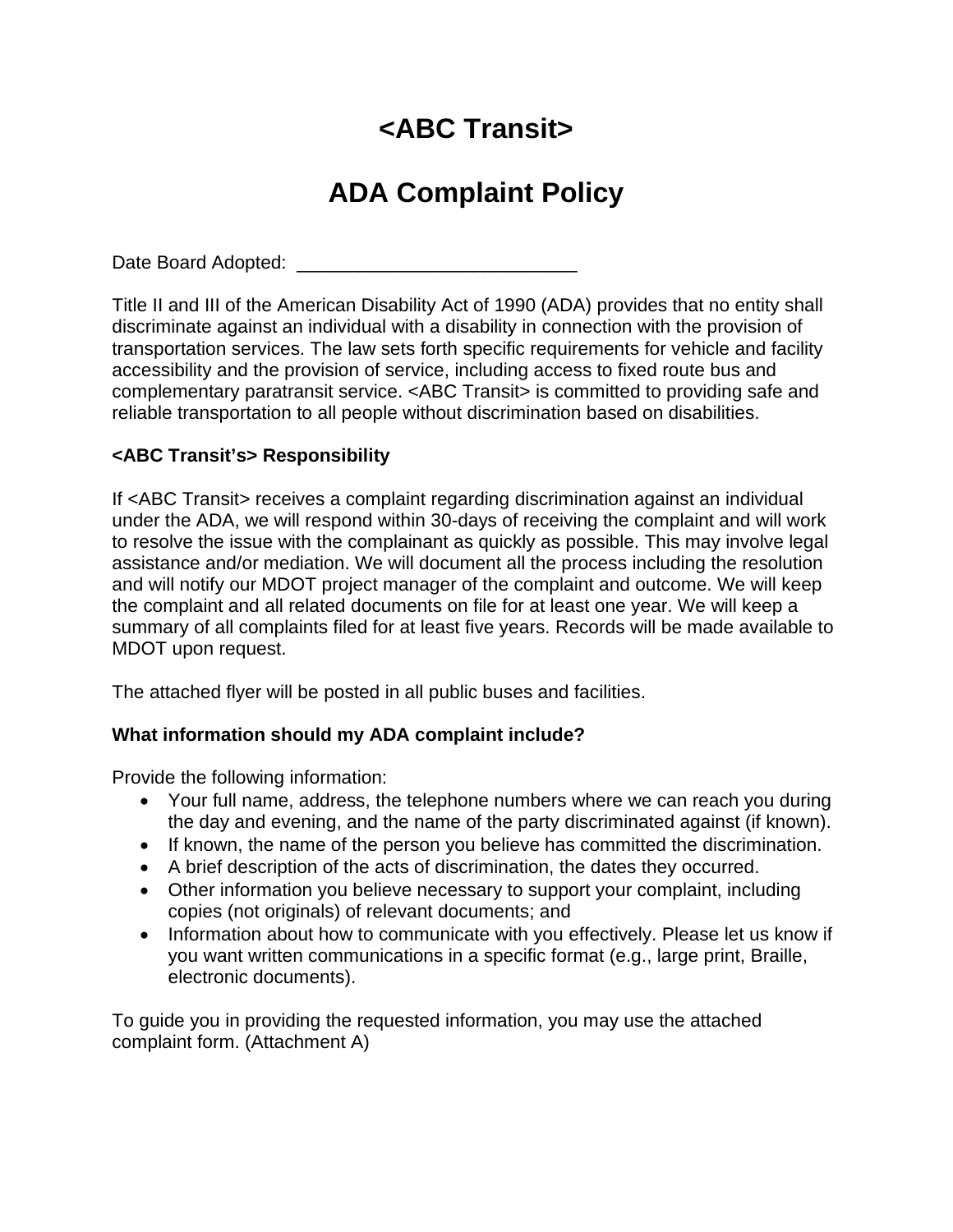#### **How do I file an ADA complaint by email?**

Include all the information listed above, either in the body of the email or in an attachment. Attach relevant documents to your email. Send your complaint to <ABC Transit email address>. You will receive a reply email confirming that your complaint has been received within 48 business hours. Please keep a copy of your complaint and the reply email for your records. If you do not receive a reply email, please contact <ABC Transit> at <ABC Transit complete phone number>.

#### **What happens after my complaint is received?**

After the complaint is received, we will inform you of our action, which may include:

- Contacting you for additional information or copies of relevant documents.
- Working with you to resolve the issue.
- Referring your complaint for possible resolution through the ADA Mediation Program; or
- Referring your complaint to another federal agency with responsibility for the types of issues you have raised.

#### **How can I find out the status of my complaint?**

We will review each complaint carefully. If you have not heard from us within three weeks, please contact us at <ABC Transit complete phone number>.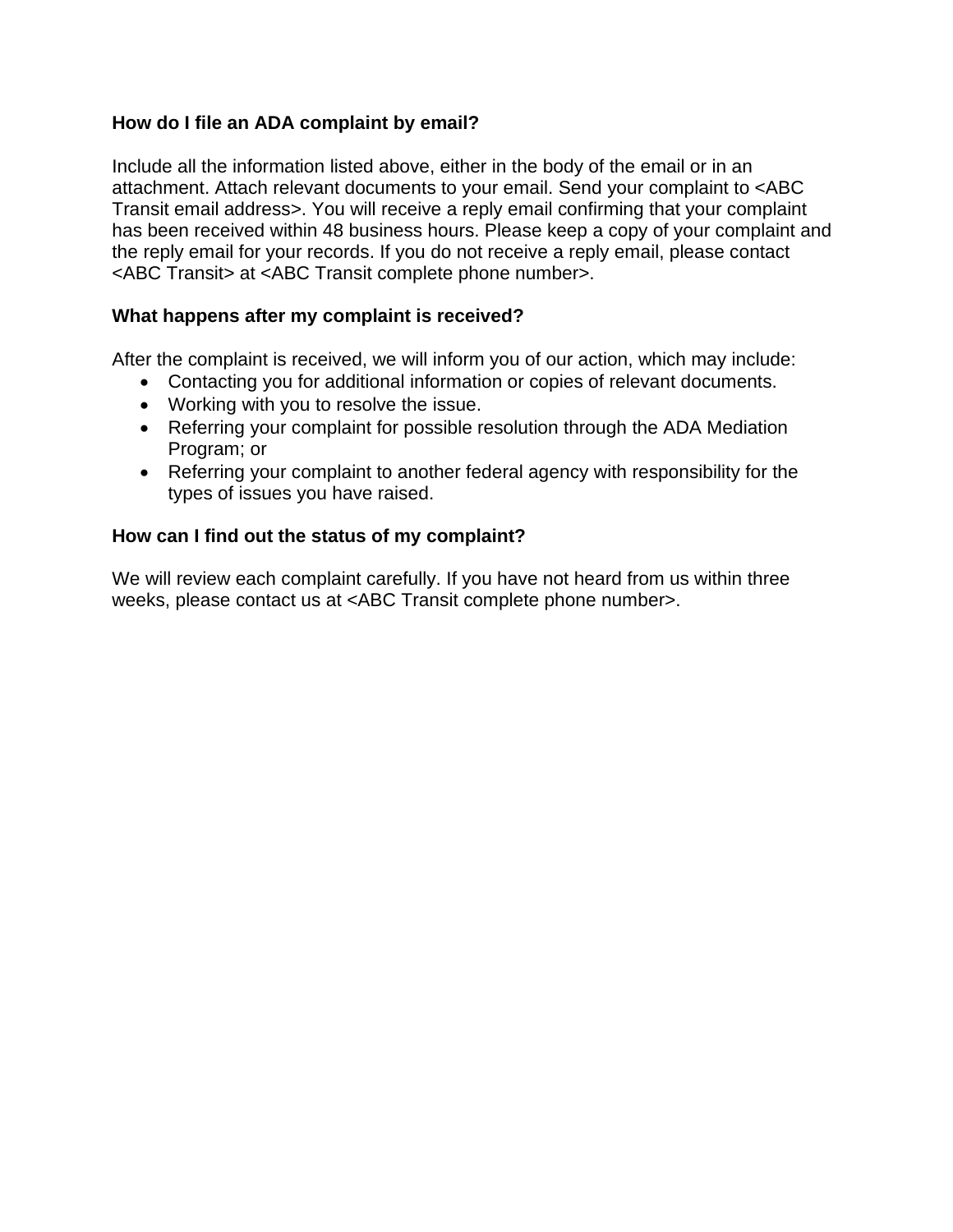Attachment A

## **Title II of the Americans with Disabilities Act Section 504 of the Rehabilitation Act of 1973 Discrimination Complaint Form**

Instructions: Please fill out this form completely, sign and mail, fax, or email to:

| <abc ada="" coordinator="" transit=""><br/><complete address=""><br/><abc fax="" number="" transit=""><br/><abc address="" email="" transit=""></abc></abc></complete></abc> |
|------------------------------------------------------------------------------------------------------------------------------------------------------------------------------|
|                                                                                                                                                                              |
|                                                                                                                                                                              |
|                                                                                                                                                                              |
| Telephone: Home: _______________________                                                                                                                                     |
|                                                                                                                                                                              |
| Person Discriminated Against (if other than the complainant):___________________                                                                                             |
|                                                                                                                                                                              |
| Telephone: Home: _____________________________                                                                                                                               |
|                                                                                                                                                                              |
|                                                                                                                                                                              |
| Describe the acts of discrimination, providing the name(s) where possible, of the<br>individual(s) who discriminated:                                                        |